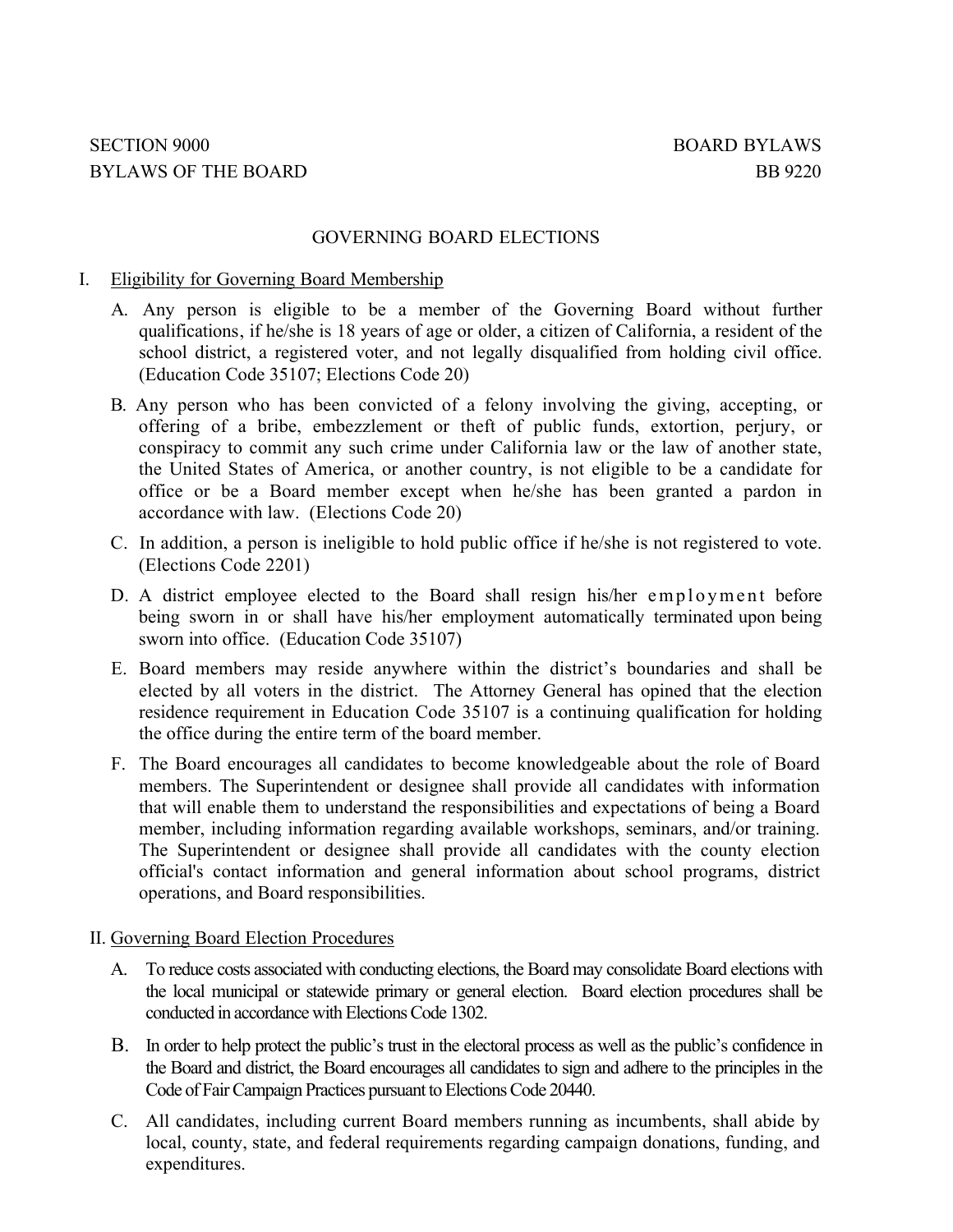### III. Statement of Qualifications

- A. The district shall assume no part of the cost of printing, handling, translating, or mailing candidate statements filed pursuant to Education Code 13307.
- B. On the 125th day prior to the day fixed for the general district election, the Board secretary or his/her designee shall deliver a notice, bearing the secretary's signature and district seal, to the county elections official describing both of the following: (Elections Code 10509)
	- 1. The elective offices of the district to be filled at the general election and which offices, if any, are for the balance of an unexpired term;
	- 2. That the candidate is to pay for the publication of a statement of qualifications pursuant to Elections Code 13307.
- IV. Tie Votes in Board Member Elections
	- A. A potential tie will be resolved by lot. (Education Code 5016)
	- B. After an election for which the Board has decided to resolve a tie by lot, the Board shall immediately notify the candidates who received the tie votes of the time and place where the candidates or their representatives should appear before the Board. The Board at that time shall determine the winner by lot. (Education Code 5016)

# Legal Reference

## EDUCATION CODE

| 1006                  | Qualifications for holding office, county board of education |
|-----------------------|--------------------------------------------------------------|
| 5000-5033             | Elections                                                    |
| 5220-5231             | Elections                                                    |
| 5300-5304             | General provision (conduct of elections)                     |
| 5320-5329             | Order and call of elections                                  |
| 5340-5345             | Consolidation of elections                                   |
| 5360-5363             | Election notice                                              |
| 5380                  | Compensation (of election officer)                           |
| 5390                  | Qualifications of voters                                     |
| 5420-5426             | Cost of elections                                            |
| 5440-5442             | Miscellaneous provisions                                     |
| 7054                  | Use of district property                                     |
| 35107                 | Eligibility, school district employees                       |
| 35177                 | Campaign expenditures or contributions                       |
| <b>ELECTIONS CODE</b> |                                                              |
|                       |                                                              |

- 20 Public office eligibility
- 1302 Local elections, school district election
- 2201 Grounds for cancellation
- 4000-4008 Elections conducted wholly by mail
- 10010 District Boundaries
- 10400-10418 Consolidation of election